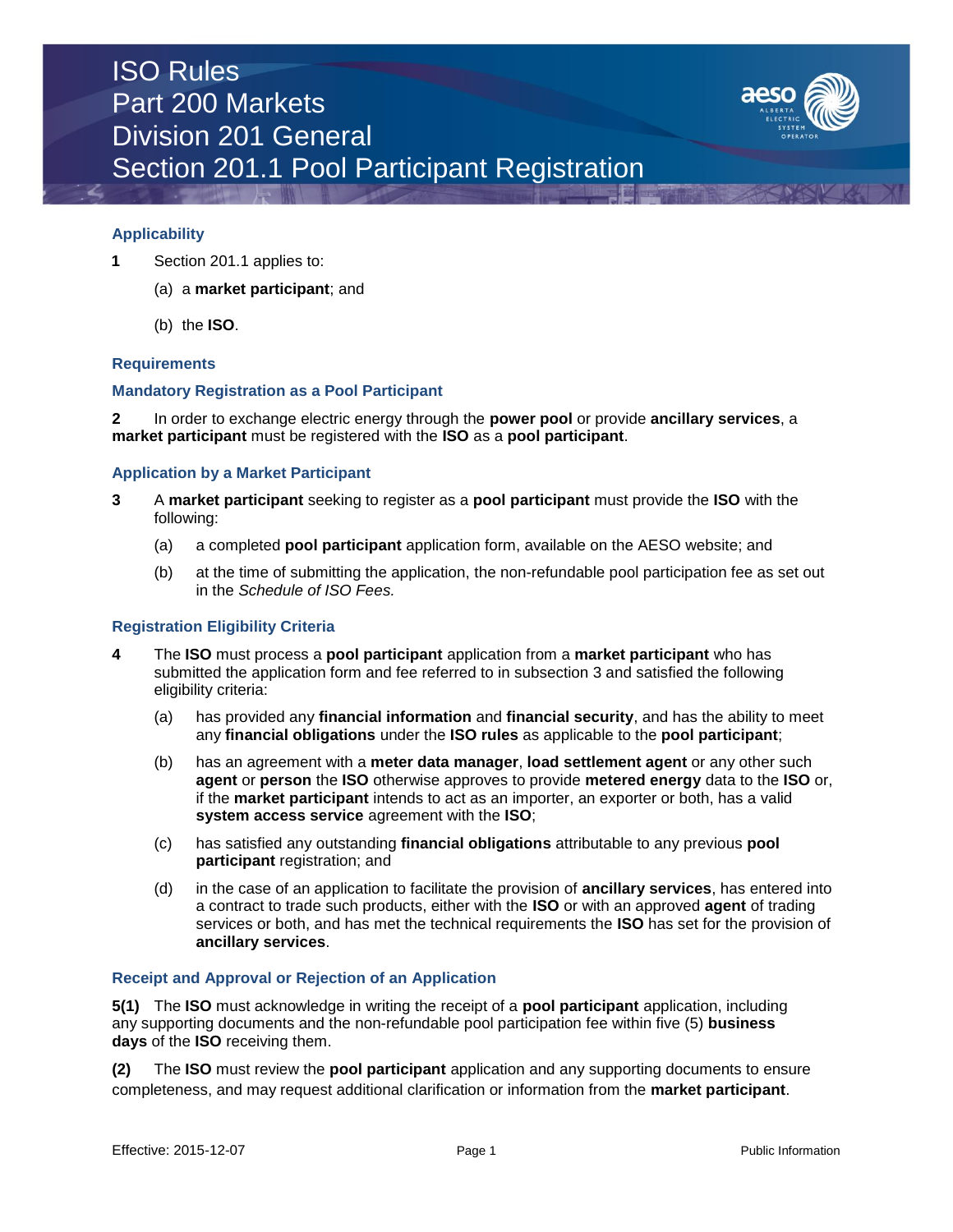

**(3)** Within twenty (20) **business days** of receiving the application, the **ISO** must process it and provide written notification to the **market participant** of approval or rejection of the application, or of any requested clarification or information deficiencies in the application, including any deficiencies regarding **financial information**, **financial security** or supporting documents.

**(4)** The twenty (20) **business day** review deadline date will be extended while the **ISO** is waiting for the **market participant** to provide any further information or clarification, or to remedy any deficiencies referenced in subsection 5(3), if applicable.

**(5)** If, in the **ISO's** opinion, the application is complete and the **market participant** has satisfied the eligibility requirements, then the **ISO** must approve the application.

**(6)** If the application is deficient, then the **ISO's** remedy is to reject it.

**(7)** If the **ISO** approves the application, then on the condition that the **pool participant** continues to meet the eligibility criteria set out in subsection 4, the registration remains in force and effect until December 31 of that same calendar year.

# **ISO Requirement to Maintain Lists**

**6** The **ISO** must maintain one or more lists containing current **pool participant** information including all **pool assets**, the status of such **pool assets**, the names of the **pool participant** associated with **pool assets** and any **agents**, and must make the lists available on the AESO website.

# **Pool Participant Registration Updates**

**7(1)** A **pool participant** must provide updated information regarding its **pool participant** registration, its **agents** and its **pool assets** by following the procedures set out on the AESO website*.*

**(2)** The **ISO** must process updates to registration information:

- (a) within twenty (20) **business days** of receiving such information, if the update is one that requires the **pool participant** to meet additional technical requirements*;* or
- (b) within ten (10) **business days** of receiving such information if the update is not one that requires the **pool participant** to meet additional technical requirements.

## **Failure of a Pool Participant to Continue to Meet Registration Requirements**

**8(1)** At any point in time after initial registration, if the **ISO** has reason to believe that a **pool participant** has ceased to meet any eligibility criteria set out in subsection 4, then the **ISO** must notify the **pool participant** in writing of the matter and provide the **pool participant** an opportunity to explain the circumstances in writing.

**(2)** After reviewing the explanation, if the **ISO** continues to have reason to believe that the **pool participant** has ceased to meet the requirements of subsection 4, then the **ISO** may suspend or terminate the **pool participant's** registration, and may realize on any **financial security** to the extent of any **ISO** outstanding financial exposure which results from the suspension or termination of the registration.

**(3)** A **pool participant** who has had its registration suspended or terminated under this subsection 8 may dispute the **ISO's** decision under the dispute resolution provisions of section 103.2 of the **ISO rules**, with ultimate recourse to the **Commission** or the **Market Surveillance Administrator** as provided for in subsection 4(3) of section 103.2 of the **ISO rules**, *Dispute Resolution*.

**(4)** Notwithstanding subsection 7 of section 103.2 of the **ISO rules**, *Dispute Resolution*, the initiation of a dispute resolution process will stay the suspension or termination of the **pool participant's** registration pending the outcome of such dispute resolution process unless the **pool participant** is in default under section 103.7 of the **ISO rules**, *Financial Default and Remedies*.